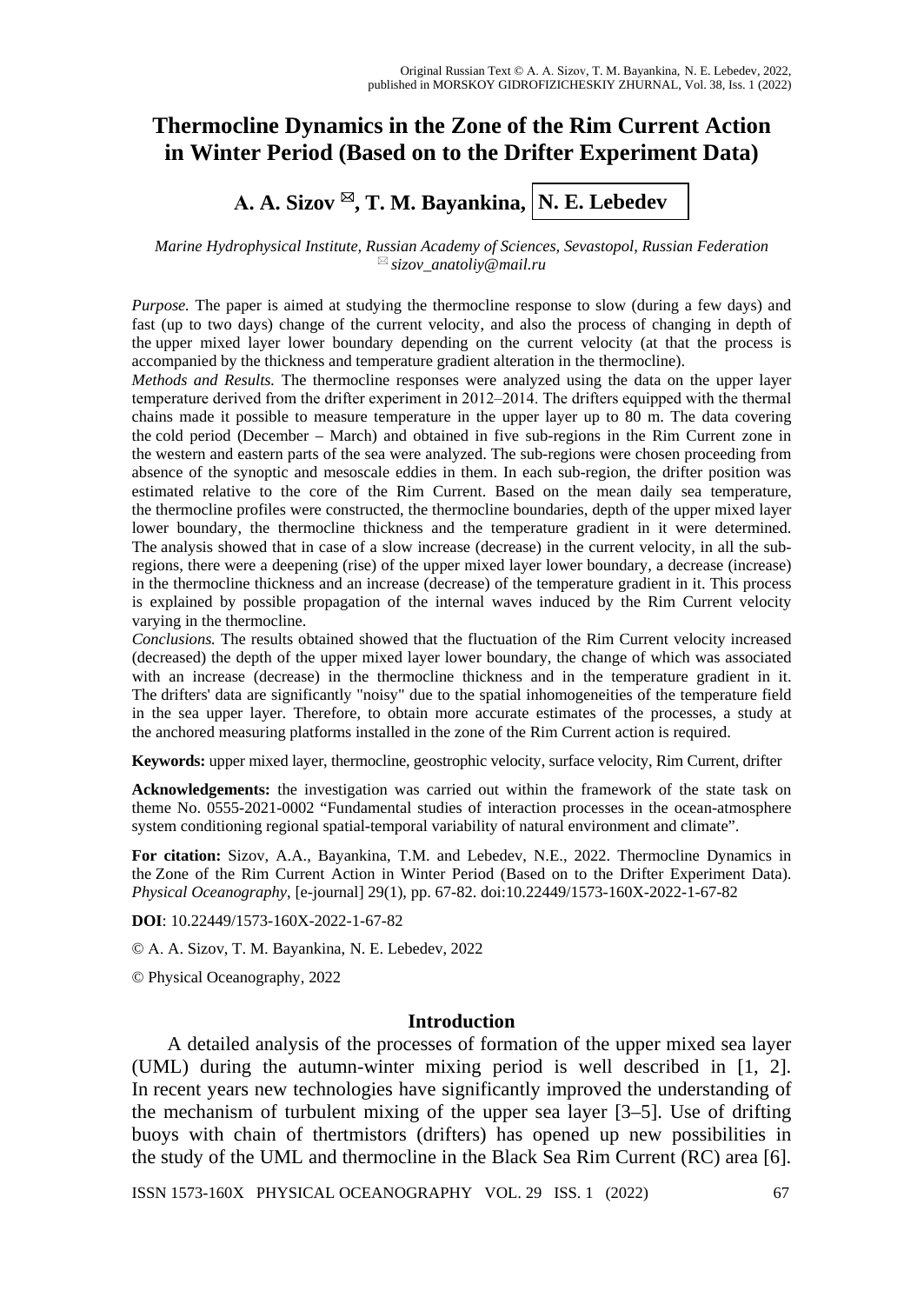The data of satellite altimetry and shear stress for calculating the geostrophic and drift components of the current velocity [7, 8] and the data of thermistors chain equipped drifters permitted to obtain estimates of the thermal state of the upper sea layer and the response of the thermocline to Rim Current velocity fluctuations [9]. In [10, 11] it was shown that with an increase in the Rim Current velocity, the UML thickness in the sea center decreases, while at the sea periphery in the Rim Current coverage area it increases. The results of studies [9–11] show that the thermocline depth varies depending on the Rim Current velocity. However, the very mechanism of the process leading to thermocline deformation in the Rim Current action zone remains opened to speculation.

In the present paper, following the earlier studies\*, an attempt to find an explanation for the mechanism that causes a change in the depth of the upper boundary of the thermocline (UML lower boundary), as well as its thickness and temperature gradient in it, depending on the Rim Current velocity, is carried out.

### **Material used and processing technique**

Geostrophic and surface velocities in the Rim Current area, simulated from satellite altimetry data [7, 8], were selected from oceanographic data array stored in the MHI Oceanographic Data Bank. From the same array, data on the temperature of the upper layer, obtained from thermistors chain equipped drifters, were selected.

To analyze the thermocline reaction to the current velocity change, those sections of the drifter trajectory were selected where they were not captured by synoptic or mesoscale eddies, but moved in the Rim Current core in December 2012 – February 2014. Five such sections (subregions) were selected: three in the western part, one in the eastern part of the Black Sea and one near the Southern Coast of Crimea (SCC) (Fig. 1). The December 2012 – February 2014 time interval was analyzed. The conditions corresponding to the hydrological winter (January – March), when due to density convection and turbulent mixing, the UML lower boundary (upper boundary of the thermocline) was maximally deepened [10, 11], were chosen.



**F i g.** 1. Drifter trajectories. The numbers indicate the sub-regions for which the calculations were done

<sup>\*</sup> Sizov, A.A., Bayankina, T.M. and Lebedev, N.E., 2020. Dynamics of the Depth of the Upper Boundary of the Seasonal Thermocline Depending on the Black Sea Rim Current Velocity (according to Satellite Altimetry and Drifter Experiment). *Sovremennye Problemy Distantsionnogo Zondirovaniya Zemli iz Kosmosa*, 17(4), pp. 231-237. Available at: http://d33.infospace.ru/d33\_conf/sb2020t4/231-237.pdf [Accessed: 15 January 2022] (in Russian).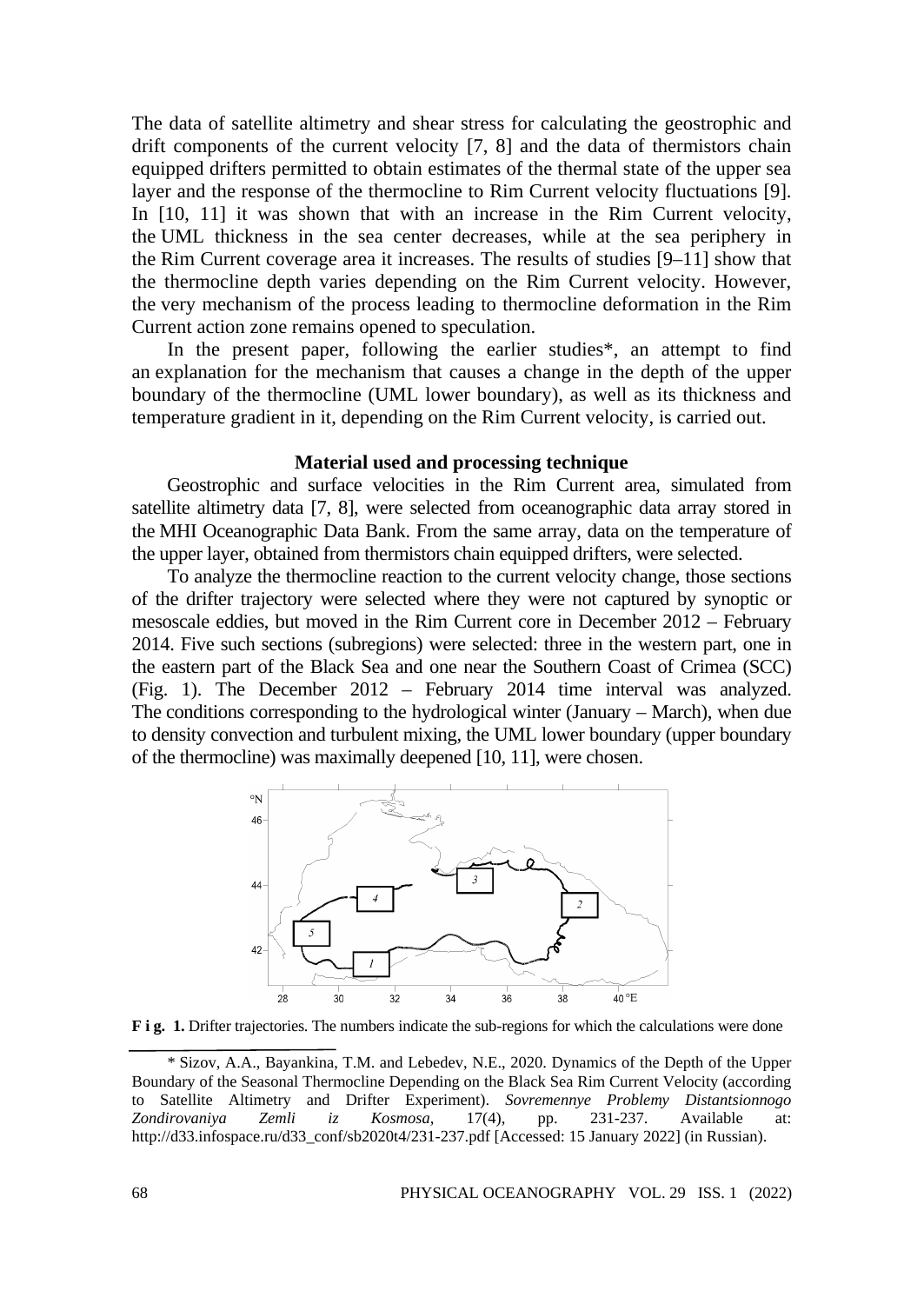Depth of the upper boundary of the thermocline (UML lower boundary) was estimated from the average daily sea temperature profiles. The accuracy of determining the thermocline boundaries was ensured by the distribution of temperature sensors on the thermal chain: its upper sensor was located at a depth of 0.2 m, the next – at depths of 10; 12.5; 15 m and further after 5 m to a depth of 80 m [6, 10]. Since the UML temperature changes smoothly, the thermocline boundaries were determined with an accuracy of  $\pm$ 5 m. Thermocline thickness  $\Delta$ *Z* (m) and the temperature difference in it Δ*T* (°C) were estimated from these boundaries, followed by the temperature gradient Δ*T*/Δ*Z* (°C/m) calculation. For the convenience of analysis, the studied parameters were non-dimensionalized. The specific scales of the current velocity anomalies variability ( $V_p = 0.1$  m/s), the depth of the UML lower boundary ( $Z_p = 1$  m), the thermocline thickness ( $\Delta Z_p = 1$  m), and the temperature gradient in the thermocline  $((\Delta T/\Delta Z)_p = 0.01^{\circ}\text{C/m})$ . The dimensionless values of the thermocline characteristics are marked with the symbol "\*".

For each subregion (Fig. 1), the position of the drifter relative to maximum velocity (core) zone of the Rim Current was estimated. For this purpose, for the subregions, the calculation of the latitudinal variability of the geostrophic (surface) velocity on the meridians limiting the selected sections of the trajectory was carried out. For subsequent analysis, those sections of the drifter trajectory, on which it moved in the region of the maximum value of the Rim Current zonal velocity component, were selected. As an example, Fig. 2 shows the values of the zonal and meridional components of geostrophic velocity in subregion *1*.



**F i g. 2.** Zonal (solid line) and meridional (dotted line) components of *Vg*, m/s in the sub-region *1* on 17.01.2013 (*a*), 19.01.2013 (*b*), and 22.01.2013 (*c*). Dashed lines show the drifter latitude position

Fig. 2 shows that during the entire analyzed time interval (January 17, 19, and 22, 2013), the maximum values of the zonal component of the geostrophic velocity were observed at the same latitudes the drifter trajectory passed at.

### **Results and their analysis**

Before considering the variability of the UML depth (the upper boundary of the thermocline) depending on the changing current velocity, it had to be admitted that these processes in the selected subregions occurred in different time intervals of the hydrological winter. Subregions *1–3* are characterized by processes developing from the second half of January to the end of March, and in subregions *4* and *5*, processes characteristic of the hydrological winter beginning (December – PHYSICAL OCEANOGRAPHY VOL. 29 ISS. 1 (2022) 69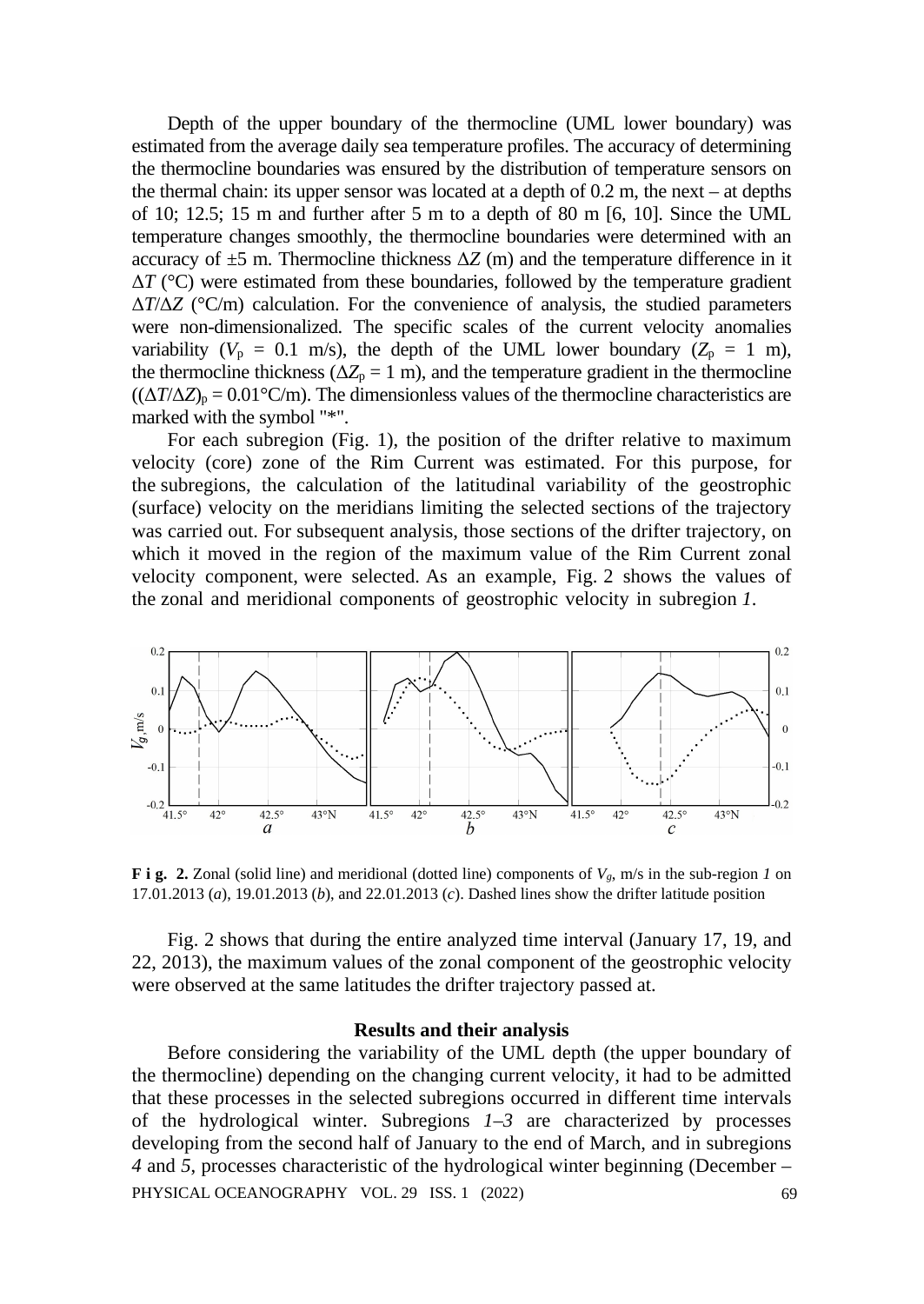first half of January) were observed. In addition, subregions *4* and *5* in the western part of the sea, are located in the area of the northeastern wind, largely determining the Rim Current intensity [10, 11]. At the same time, in subregions *1–3*, the depth variability of the UML lower boundary was significantly associated with the geostrophic velocity fluctuation and insignificantly, with the surface velocity variability. At the same time, the depth of this boundary in subregions *4* and *5* significantly changed under the influence of the surface current velocity.

Fig. 3 shows graphs of average daily depths of the UML lower boundary and current velocity. It is important to note that in subregion *1* in the second half of January – early February 2013 and 2014 and in sub-region *5* in January 2013 and 2014, measurements were carried out by two drifters. This made it possible to compare hydrological processes in different years. Fig. 3, *a* shows the thermocline depth change depending on the geostrophic velocity in subregion *1*. It is clearly seen that the negative trend of the geostrophic velocity from February 1, 2014 to February 10, 2014 was accompanied by the rise of the UML lower boundary to shallower depths. The same pattern of variability in geostrophic velocity and thermocline depth was observed in January 2013 (Fig. 3, *b*). Note that this process cannot occur due to UML convective mixing weakening, since density convection and turbulent mixing in the middle of winter can only increase the UML thickness [1, 2]. An estimate of the average daily variability of the UML lower boundary depth depending on the geostrophic velocity, obtained from data for February 6–8, 2014 (Fig. 3, *a*), shows that a decrease in velocity by 0.06 m/s was accompanied by an increase in the UML lower boundary by 8 m.

In subregion *2* (Fig. 3, *c*), the geostrophic velocity increase was accompanied by a deepening of the UML lower boundary. Here, the average daily increase in geostrophic velocity was determined from data for March 5–7, 2013. The results showed that an increase in geostrophic velocity by 0.09 m/s caused an increase in the depth of the UML lower boundary by 8 m.

Near the SCC (Fig. 3, *d*), the average daily increase and decrease in geostrophic velocity were determined from the data for March 26–28 and March 28–30, 2013, respectively. Estimates showed that with an increase in geostrophic velocity by 0.06 m/s, the UML lower boundary deepened by 5 m, and a decrease in velocity by 0.02 m/s was accompanied by a rise in this boundary by 5 m. Variability of the depth of the UML lower boundary depending on current velocity is also confirmed by measurements in subregions *4*, *5* (Fig. 3, *e*, 3, *f*), where its drift (surface) component was used as the current velocity.

Fig. 3, *e*, 3, *f* demonstrates that surface velocity increase led to a deepening of the UML lower boundary, while the velocity decrease led to its rise to smaller depths. Estimates of changes in the depth of the UML lower boundary depending on the geostrophic and surface velocities are very approximate. Taking into account the accuracy of determining the UML lower boundary depth  $(\pm 5 \text{ m})$ , the above estimates show that drifter thermal chain sensors can detect changes in the UML lower boundary, starting from a change in the current velocity of about 0.1 m/s. Apparently, this can explain the existence in Fig. 3, *a*, 3, *f* sections with constant depths of the UML lower boundary at a changing current velocity.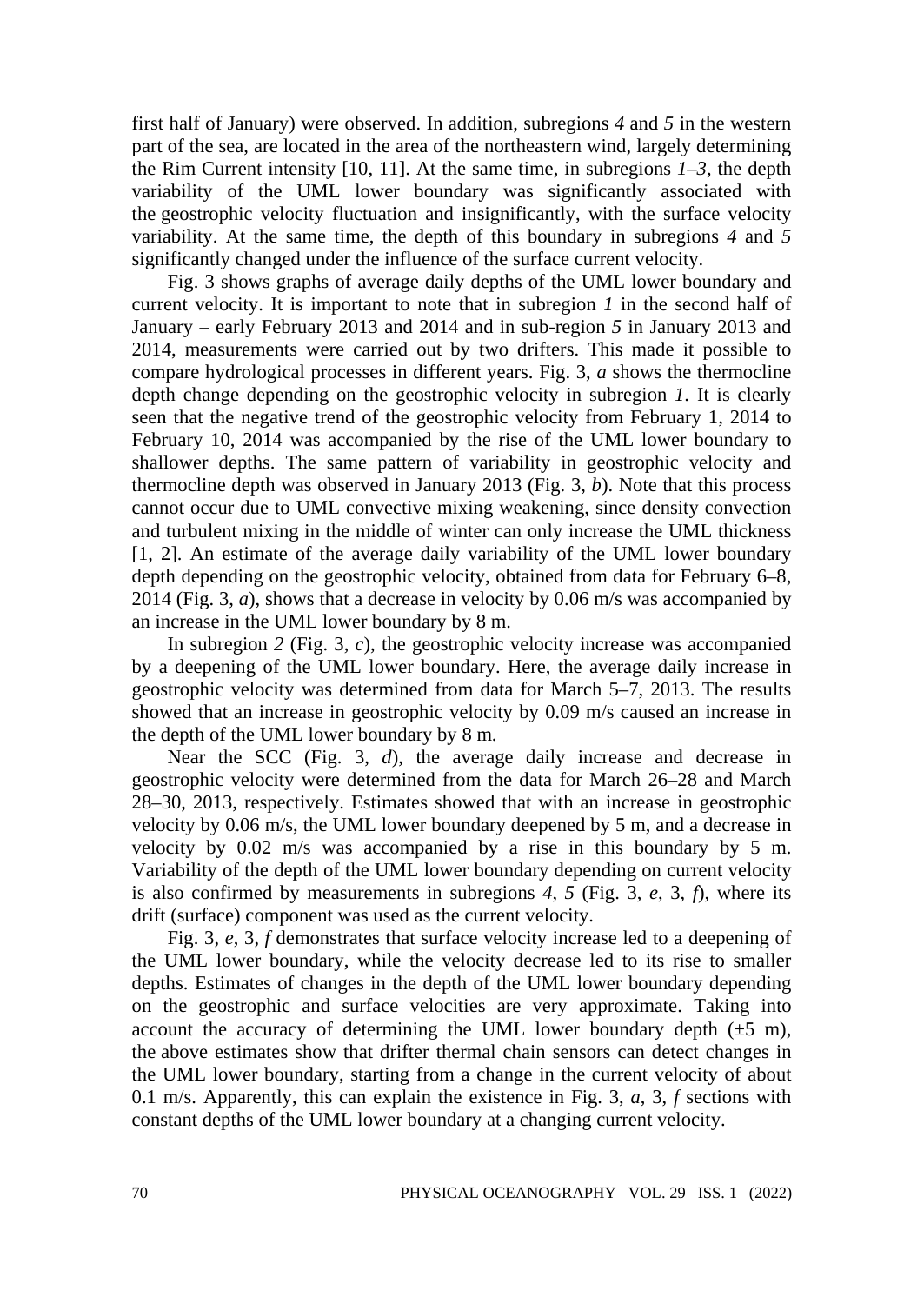

**F i g. 3.** Depth of the UML lower boundary ( $Z^*$ ) depending on the current geostrophic velocity ( $V_g^*$ ) in the sub-regions *1* (*a*, *b*), *2* (*c*), *3* (*d*) and the current surface velocity  $(V_s^*)$  in the sub-regions *4* (*e*) and 5(*f*)

It should also be borne in mind that the drifter, moving within the subregion boundaries, could fall into water masses with different physical characteristics, so the current velocity was not the only factor the position of the isotherms defining the lower boundary of the thermocline depended on. The Rim Current velocity change causes a change in the turbulent mixing intensity, which affects the position of the UML lower boundary and the thermocline characteristics. Nevertheless, PHYSICAL OCEANOGRAPHY VOL. 29 ISS. 1 (2022) 71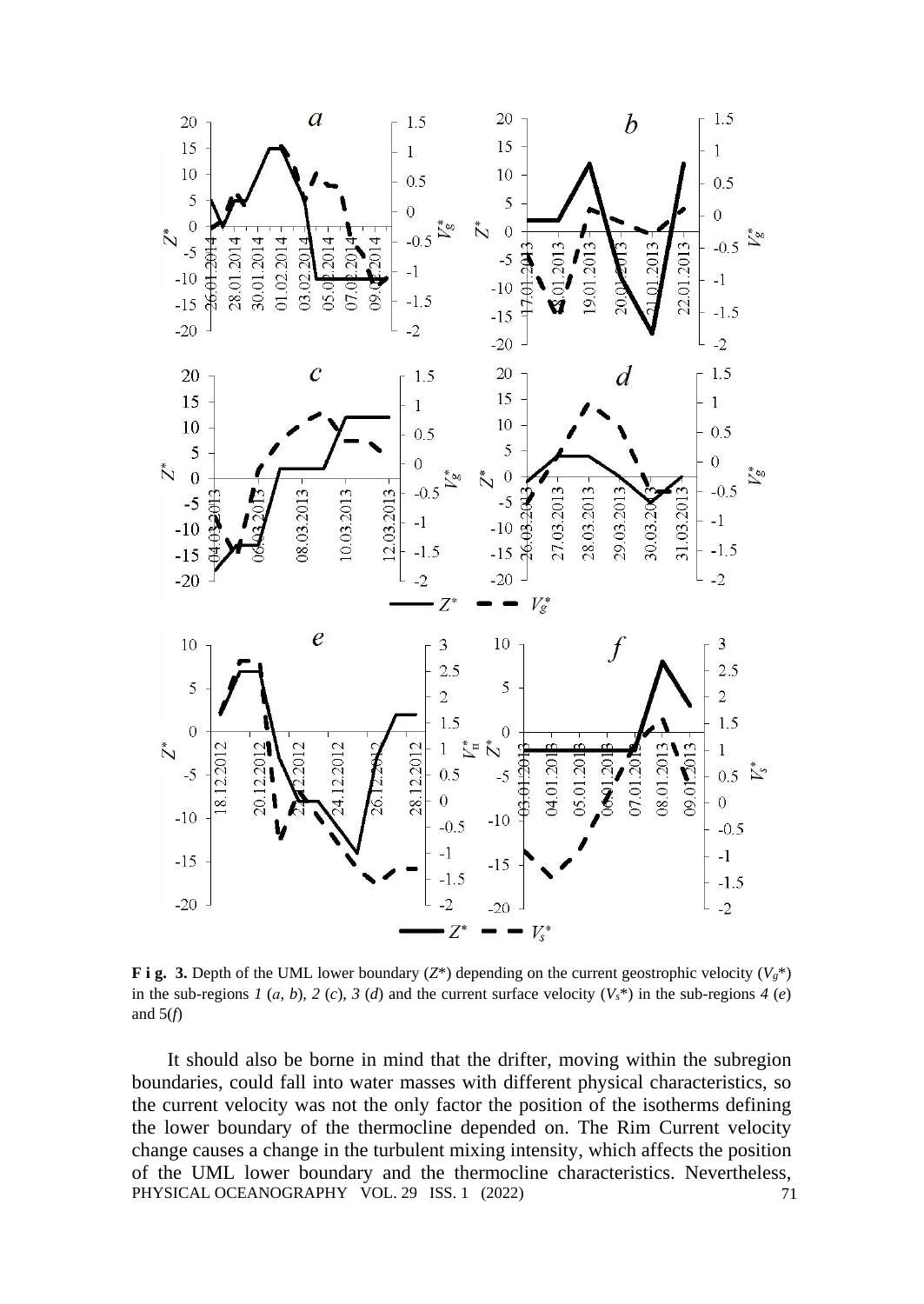estimates show that the process of changing the depth of the UML lower boundary depending on the current velocity, recorded by the drifters' thermistor chain, is not accidental and is observed in the Rim Current zone both in the western and eastern parts of the sea.

On Fig. 3, *a* and 3, *e*, the attention is drawn to the processes of rapid (within one to two days) changes in the depth of the UML lower boundary depending on the current velocity. In subregion *1* (Fig. 3, *a*), geostrophic velocity decrease by 0.1 m/s from February 1 to February 3, 2014 was accompanied by the UML lower boundary rise by 10 m. In subregion *4* (Fig. 3, *e*), the surface velocity increase on December 18–20, 2012 by 0.05 m/s was accompanied by this boundary deepening by 5 m, and the current velocity decrease in on December 20–21 by 0.07 m/s was accompanied by the UML lower boundary rise by 5 m.

These processes of rapid ("impulsive") change of the UML lower boundary depth are considered in [9]. There such a deformation of the thermocline was associated with an increase in the surface wind and, accordingly, the surface current when cold air masses enter the Black Sea. This intensified the total heat flux from the sea surface and turbulent mixing of the upper sea layer, which was reflected in the deepening of the UML lower boundary and its subsequent rise to smaller depths after the end of the cold intrusion.

The difference between the "impulse" deformation of the UML lower boundary and the slow one that occurs over several days will be shown by analyzing the variability of the thermocline thickness and the temperature gradient in it. It should be noted that the "impulse" process of the UML lower boundary deepening can also occur in the absence of a noticeable cooling of the sea surface due to the cold air intrusion of. In this case, the deformation of the lower boundary of the UML occurs due to a rapid increase in the flow velocity (Fig. 3, *f*).

The dependences of the UML lower boundary depth on the changing speed of the Rim Current, shown in Fig. 3, permit to present them in the form of a regression graph. For this, the geostrophic velocity deviations from its average value over the entire multi-day observation interval in each of subregions *1*–*3* were calculated. For subregions *4* and *5*, surface velocity deviations were calculated. A number of dimensionless anomalies of the geostrophic velocity  $V_g^*$  and surface velocity  $V_p^*$  were obtained. A number of anomalies of the UML lower boundary depth *Z*\* were calculated in a similar way. According to the obtained dimensionless values – the anomalies  $V_g^*$ ,  $Z^*$ and  $V_p^*$ ,  $Z^*$  – regression plots were constructed (Fig. 4). Despite the significant scatter of the data, the correlation coefficient between the  $V_g^*$  and  $Z^*$  values was 0.64. In this case, the ratio of the correlation coefficient *R* to the error of its calculation  $(R/\sigma)$  was 6.4, which corresponds to the *R* significance at the level of 95% confidence. Linear approximation of the obtained dependence allows to express it as a regression relation  $Z^* = 12.5 \cdot V_g^* - 2.5$ . The correlation coefficient between the values of  $V_p^*$  and  $Z^*$  was 0.55, and the ratio  $R/\sigma = 4.2$ , which also corresponds to the *R* significance at the level of 95% confidence level. The linear approximation of the dimensionless depth of the UML lower boundary depending on the surface velocity can be represented as

$$
Z^* = 4.8 \cdot V_{\pi}^* + 0.3.
$$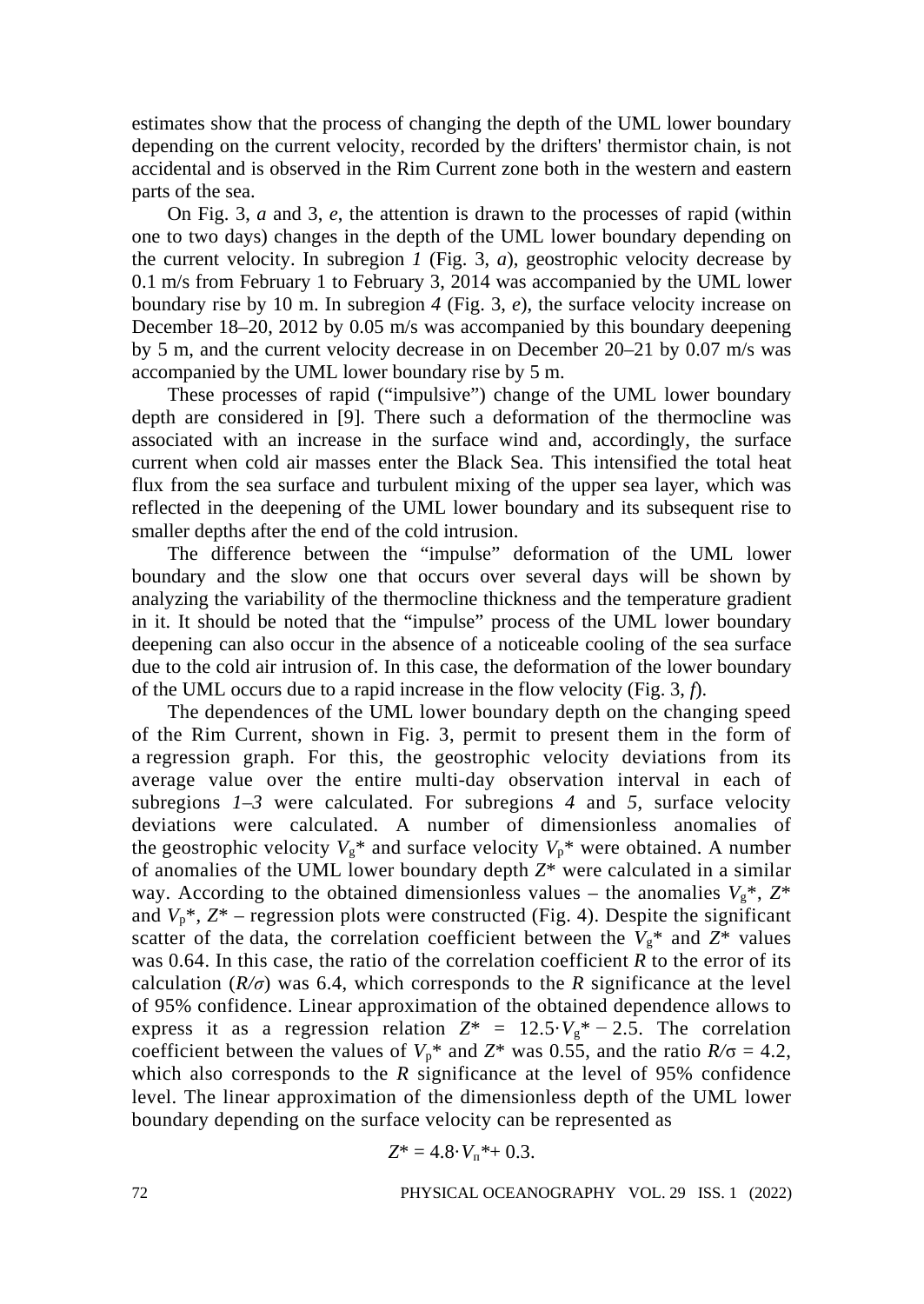

**F i g. 4.** Dependence of anomalies in the depth of the UML lower boundary on the current geostrophic velocity in the subregions  $1-3$  (*a*) and the current surface velocity in the subregions *4*–*5* (*b*)

Thus, the generalized anomalies  $Z^*$ ,  $V_g^*$  and  $V_p^*$  given in Fig. 4 in subregions *1*–*5*, located in the western and eastern parts of the sea, show that the geostrophic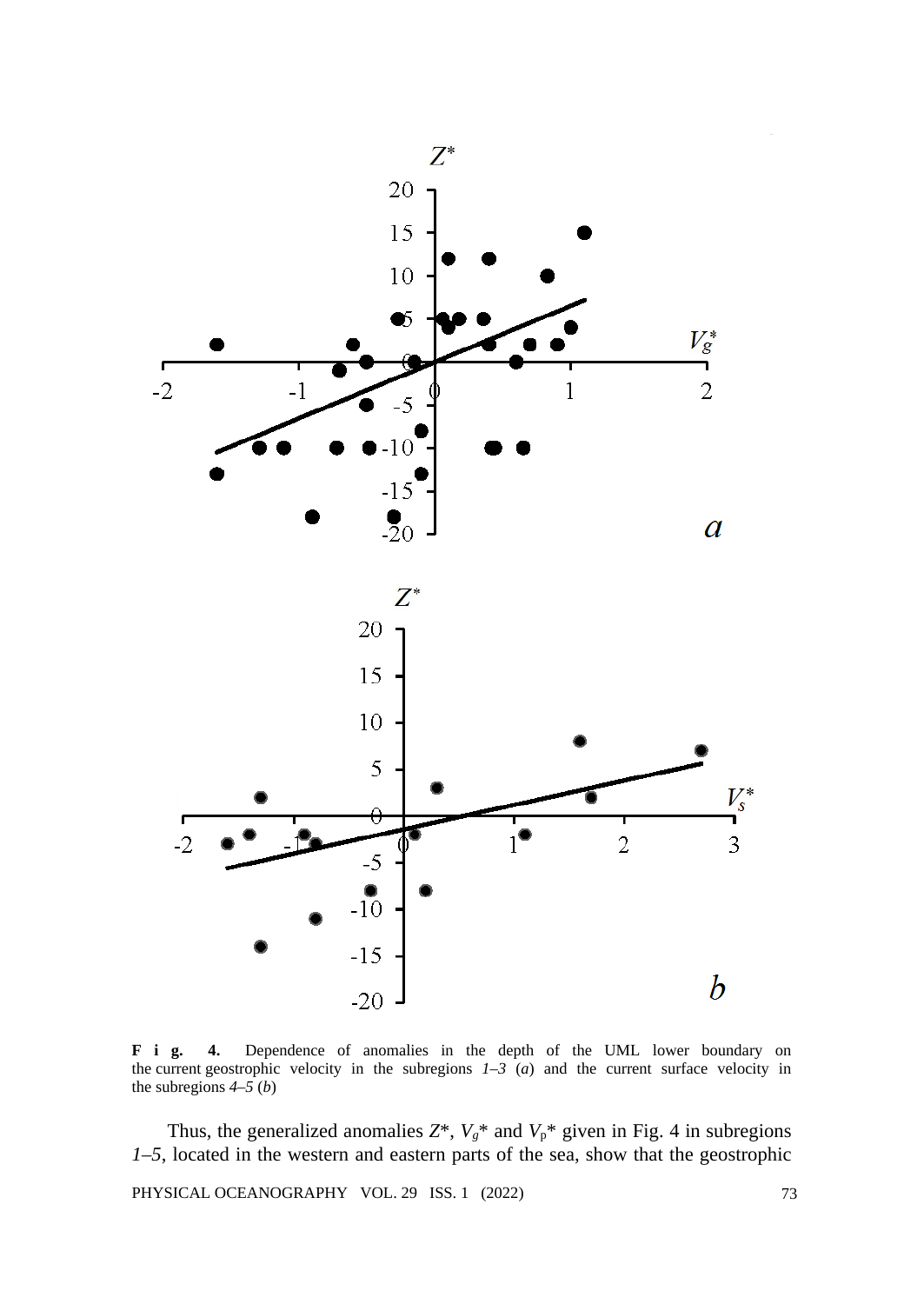and surface velocity increase in the Rim Current zone leads to a deepening of the UML lower boundary, and the velocity decrease causes it to rise to shallower depths. This result confirms the conclusions obtained in [9] for the western part of the sea. Along with the changing depth of the UML lower boundary in the Rim Current zone, the thickness of the thermocline and the temperature gradient in it also change. To estimate these parameters, data from all subregions were used, except subregion *3*. Measurements in this subregion were carried out at the end of the hydrological winter, when the upper layer mixing reached its maximum depths, so the lower boundary of the thermocline was found to be at a depth exceeding the maximum length of the thermistors chain (80 m).

The change in the thermocline thickness depending on the depth of the UML lower boundary is shown in Fig. 5, where it is clearly seen that in subregion *2* (Fig. 5,  $c$ ) the long-term deepening of the UML lower boundary on March  $4-12$ , 2013 was accompanied by a trend towards the thermocline thickness decrease. This process looked more complicated in subregions *1* and *4*, since in this case both long-term and short-term ("impulsive") variability of the thermocline thickness was observed depending on the change in the depth of the UML lower boundary.

In subregion *1* (Fig. 5, *a*), a long-term rise in the lower UML boundary to shallower depths began on February 3, 2014 and was accompanied by the thermocline thickness increase until February 10, 2014. Until February 3, 2014, processes associated with an "impulsive" change in the depth of the UML lower boundary caused, as noted above, by the geostrophic velocity fluctuation, accompanied by UML intense mixing [9].

Apparently, this is the reason for the thermocline thickness increase observed during its deepening on January 29–31, 2014. After the short-term deepening of the UML lower boundary stopped and its rise to smaller depths on February 2–3, 2014, the thermocline thickness decreased. After February 3, a long-term rise of the UML lower boundary to shallower depths, accompanied by an increase in the thickness of the thermocline, began. The same pattern of "impulsive" deepening of the UML lower boundary, accompanied by the thermocline thickness increase, was observed in subregion *4* on December 18–19, 2012 (Fig. 5, *d*). It is clearly seen that the termination of the "impulsive" forcing on December 20–22 [9] led to the rise of the UML lower boundary to smaller depths, while the thermocline thickness decreased. On December 23–28, 2012, the process of long-term deepening of the UML lower boundary began. It was characterized by a tendency to the thermocline thickness decrease.

The data for subregion *5* show (Fig. 5, *e*) that the "impulsive" nature of the deepening of the UML lower boundary can apparently be realized even without noticeable convective mixing. This process can only be controlled by the changing surface current velocity. According to Fig. 5, *e*, the deepening of the UML lower boundary, observed on January 7–8, 2013, was accompanied by the thermocline thickness decrease and the rise of the UML lower boundary to shallower depths, occurred on January 8–9, was accompanied by the thermocline thickness increase.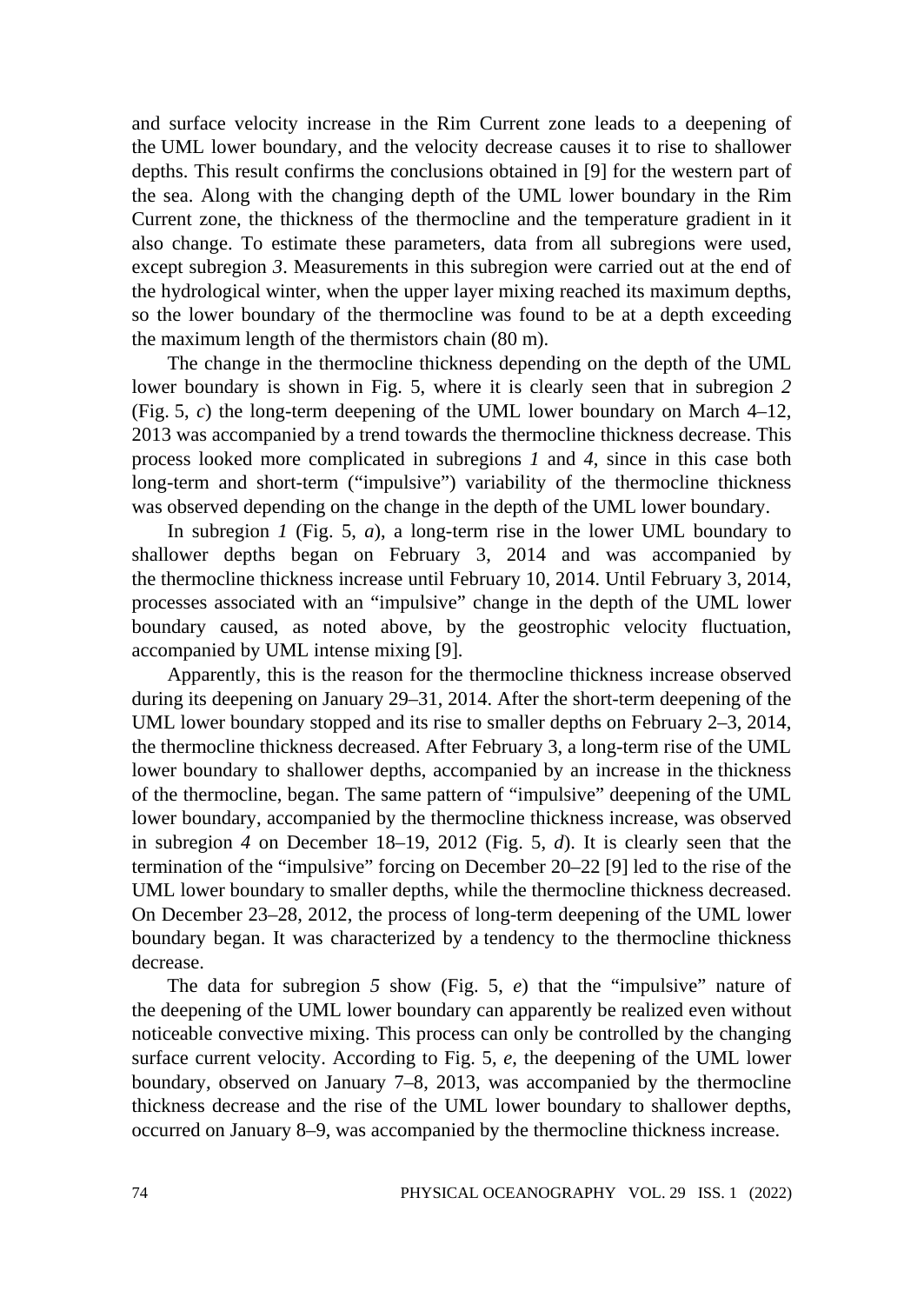

**F i g. 5.** Change in the thermocline thickness depending on the depth of the UML lower boundary in the sub-regions *1* (*a*, *b*), *2* (*c*), *4* (*d*) and *5* (*e*)

Change in the thermocline thickness depending on the change in the depth of the UML lower boundary, generalized for four subregions, is presented in the form of a regression graph in Fig. 6. To construct this graph, the dimensionless anomalies of the thermocline thickness Δ*Z*\* and the depth of the UML lower boundary *Z*\*, calculated in the same way as for constructing graph on Fig. 4, were used.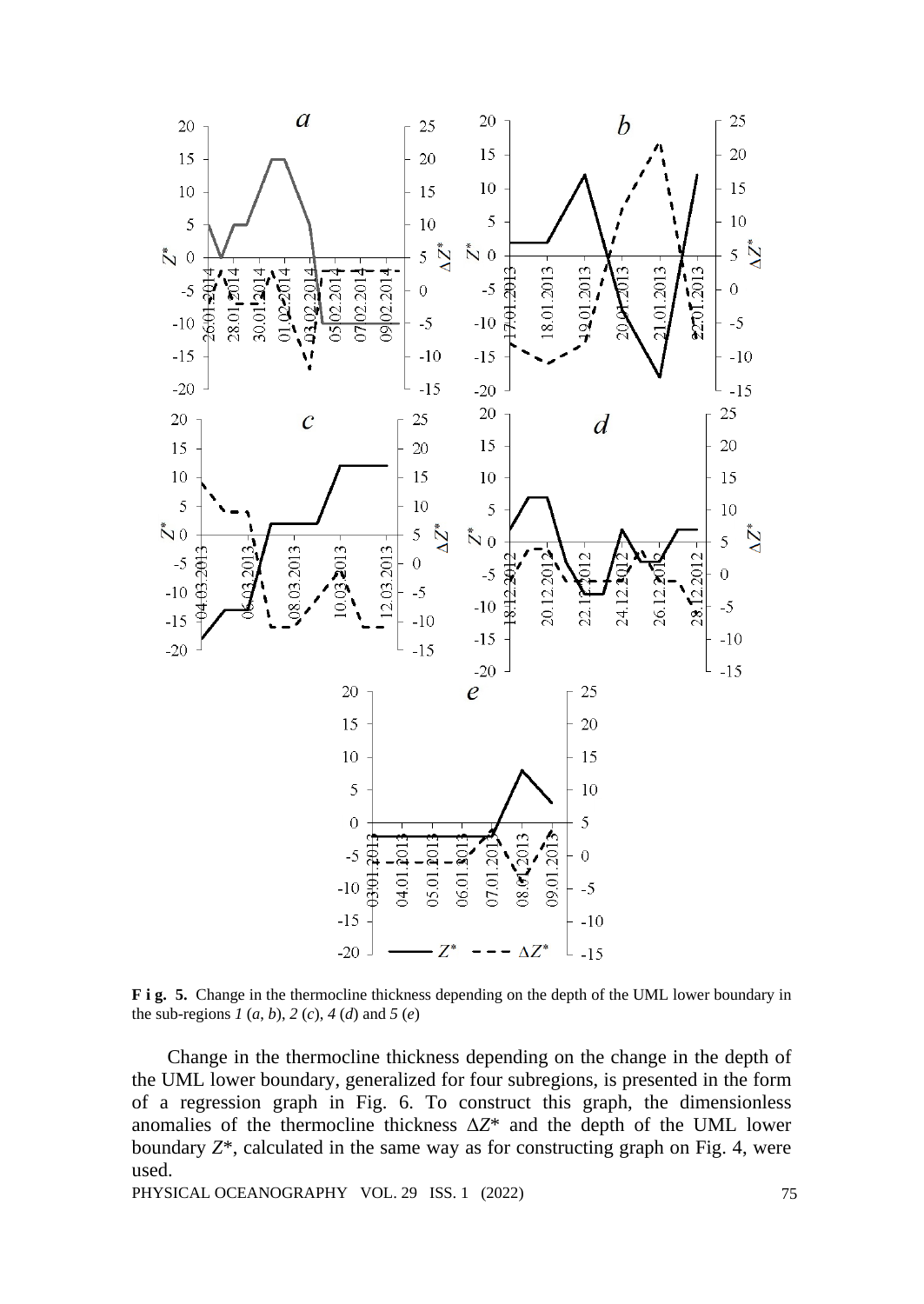

**F i g. 6.** Dependence of the thermocline thickness anomaly Δ*Z*\* upon the anomaly of the UML lower boundary depth *Z*\*

The graph in Fig. 6 was constructed from the array, which the data characterizing the short-term ("impulsive") deepening of the UML lower boundary in subregions *1* and *4* were removed from. Thus, the regression graph (Fig. 6) represents the processes specific for the long-term subregions *1*, *2*, *4* and short-term variability *Z*\* in subregion *5*. Therefore, Fig. 6 shows a steady trend towards a decrease in the thermocline thickness with the deepening of the UML lower boundary and its increase with the rise of the UML lower boundary to shallower depths. The linear approximation of this process is characterized by high values of the ratio of the correlation coefficient  $(R = -0.76)$  to the its calculation error  $(R/\sigma = 11.7)$ , corresponding to the significance of the linear approximation at 99% confidence level. The regression graph  $\Delta Z^*/Z^*$  can be represented as the ratio  $\Delta Z^* = -0.69 Z^* - 1.33$ .

Thus, the results in Fig. 6 allow to conclude that the process of long-term deepening of the UML lower boundary, observed with the current velocity increase in the Rim Current zone, is accompanied by a decrease in the thermocline thickness (thermocline compression). A long-term decrease in the depth of the UML lower boundary with the current velocity weakening in the Rim Current zone is accompanied by the thermocline thickness increase (thermocline expansion). This process is typical both for the multi-day regime of current velocity variability and for a short-term ("impulsive") change in the current velocity, in which there is no intense mixing of the UML.

In the case of a short-term ("impulsive") change in the current velocity, when intense UML mixing takes place during the cold air intrusion into the sea area, the process of thermocline deformation occurs in a different way [9]. In this case, when the UML lower boundary is deepened, the thermocline thickness increases (thermocline expansion), and when the UML lower boundary rises to shallower depths after the end of atmospheric forcing, the thermocline thickness decreases (thermocline compression).

A change in the thermocline thickness, caused by a change in the depth of the UML lower boundary and the current velocity in the Rim Current zone, leads to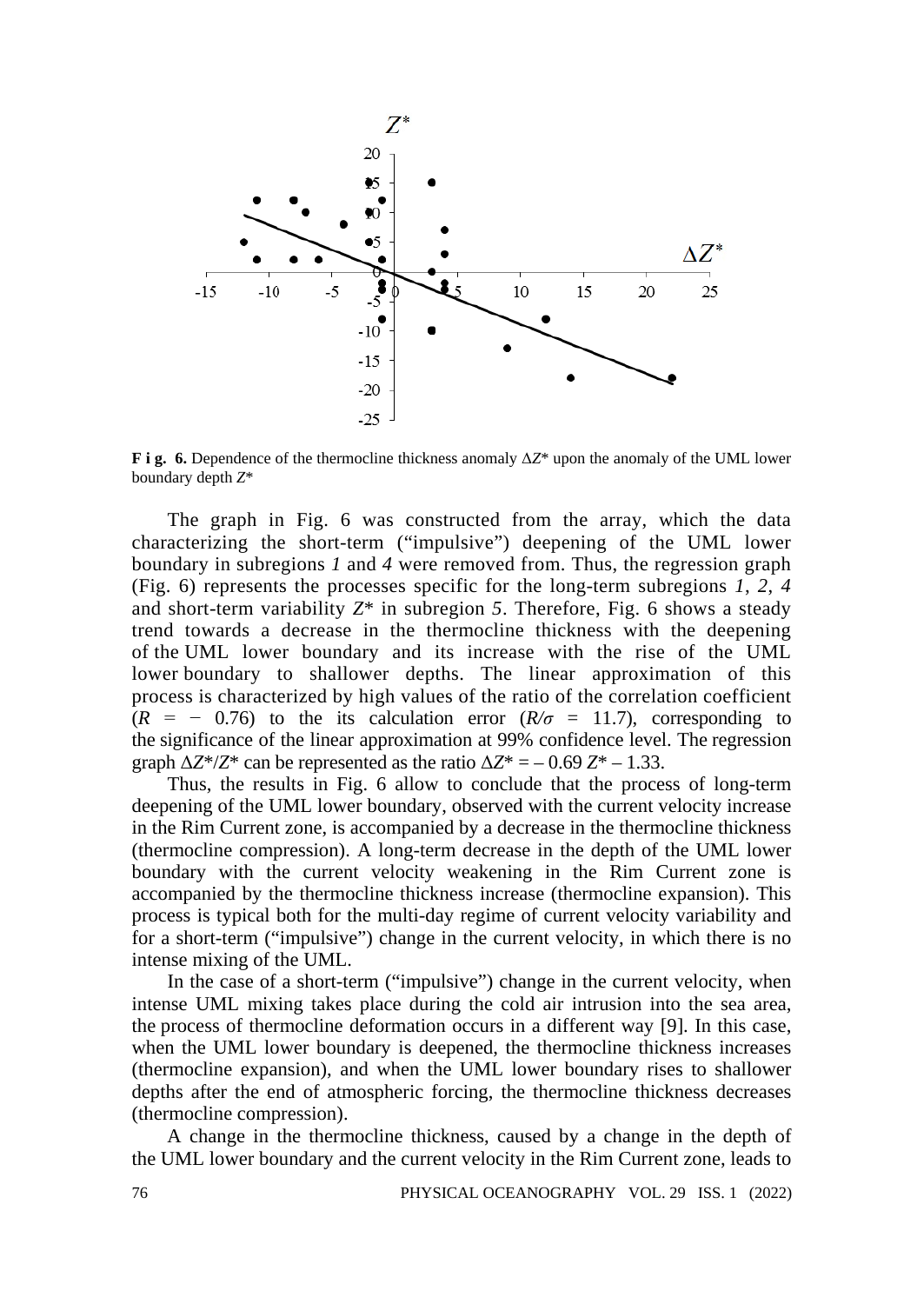a change in the temperature gradient in it. Thermocline compression with deepening of the UML lower boundary leads to the Δ*T*/Δ*Z* value increase, thermocline expansion with a decrease in the depth of the UML lower boundary leads to Δ*T*/Δ*Z* decrease. This process is presented in Fig. 7, which shows the situations in subregions *1* (Fig. 7, *a*, *b*), *2* (Fig. 7, *c*), *4* (Fig. 7, *d*) and *5* (Fig. 7, *e*). The dimensionless quantities *Z*\* and (Δ*T*/Δ*Z*)\* were also used to construct the graphs.



**F i g. 7.** Temperature gradient change (Δ*T/*Δ*Z*)\* in the thermocline depending on the depth of the UML lower boundary  $Z^*$  in the sub-regions  $I(a, b)$ ,  $2(c)$ ,  $4(d)$  and  $5(e)$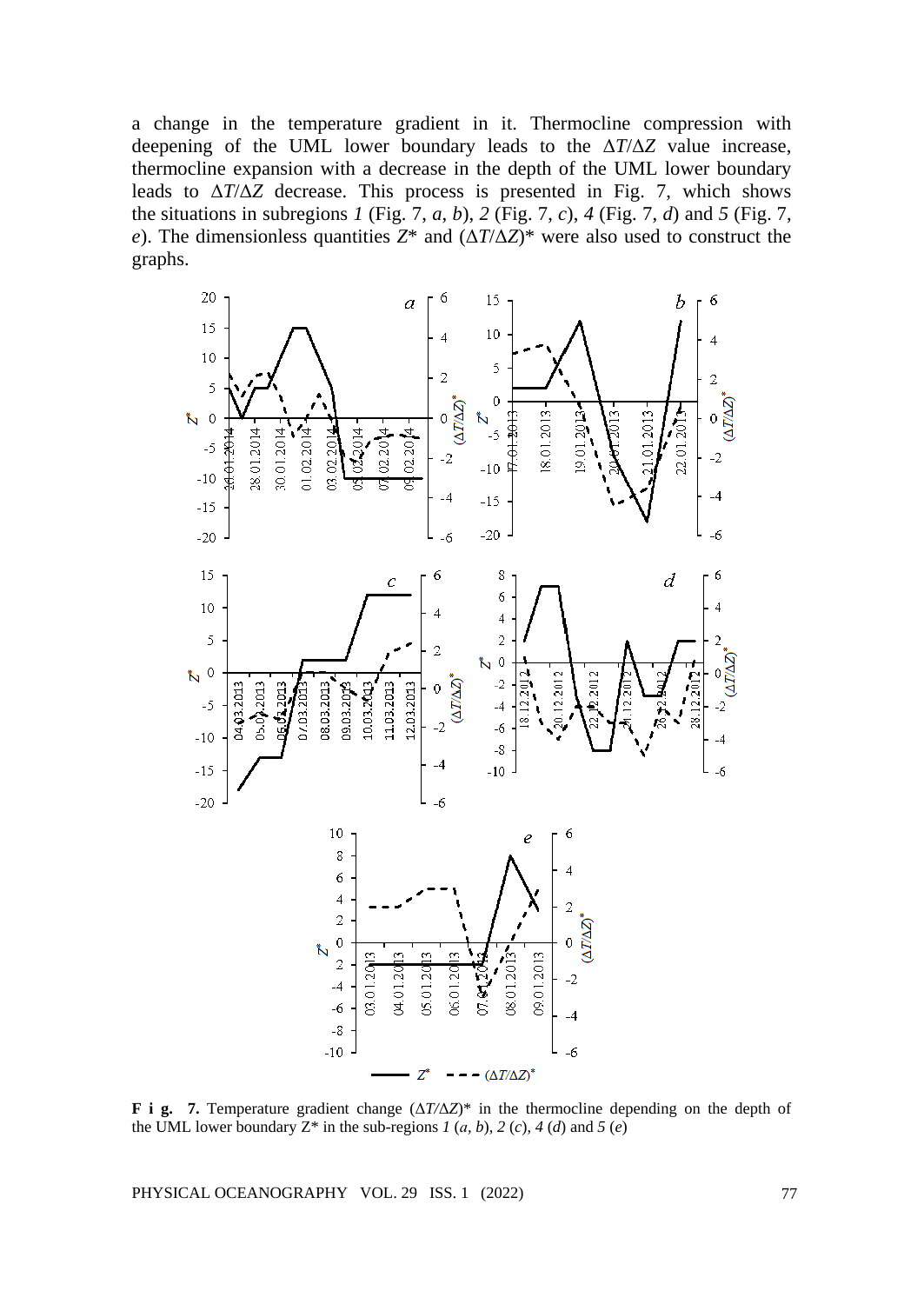As can be clearly seen, the multi-day trend towards an increase in the depth of the UML lower boundary is specific for the current velocity increase and is accompanied by the temperature gradient rise in the thermocline. And vice versa, a multi-day trend towards a decrease in the depth of the UML lower boundary is accompanied by a tendency towards the temperature gradient decrease in the thermocline. With a short-term (within 1–2 days) change in the depth of the UML lower boundary, shown in Fig. 7, *b*, *d* (subregions *1*, *4*), the temperature gradient in the thermocline decreased with the deepening of the lower UML boundary on January 29–31, 2014 (Fig. 7, *b*) and on December 18–20, 2012 (Fig. 7, *d*). When the UML lower boundary was raised to shallower depths, the thermocline was compressed and, accordingly, the temperature gradient in it increased on February 1–3, 2014 (Fig. 7, *b*) and on December 22–29, 2012 (Fig. 7, *d*).

The presented relationship between the temperature gradient in the thermocline and the depth of the UML lower boundary is shown in Fig. 8 as a regression graph.



**F i g. 8.** Dependence of the temperature gradient (Δ*T/*Δ*Z*)\* in the thermocline on the depth of the UML lower boundary *Z*\*

A noticeable data variability on the graph, partly due to the fact that both longterm and short-term changes in the depth of the UML lower boundary are presented here, nevertheless shows the characteristic variability of the analyzed parameters. In subregions *1*, *2*, *4*, *5*, the deepening of the UML lower boundary causes the thermocline compression and the temperature gradient increase in it, while the rise of the UML lower boundary to shallower depths is accompanied by the thermocline expansion and the temperature gradient decrease in it. The correlation between the temperature gradient  $(\Delta T/\Delta Z)^*$  and the depth of the UML lower boundary  $Z^*$  is insignificant ( $R = 0.41$ ), but the use of a relatively large amount of data ( $N = 49$ ) makes it possible to reduce the error in calculating  $R$ . As a result, the value  $R/\sigma = 3.4$ , which makes it possible to consider the linear approximation of the dependence *Z*\*/(Δ*T*/Δ*Z*)\* significant at 95% confidence level. This dependence can be represented as a ratio:  $(\Delta T / \Delta Z)^* = 0.11 Z^* - 0.28$ .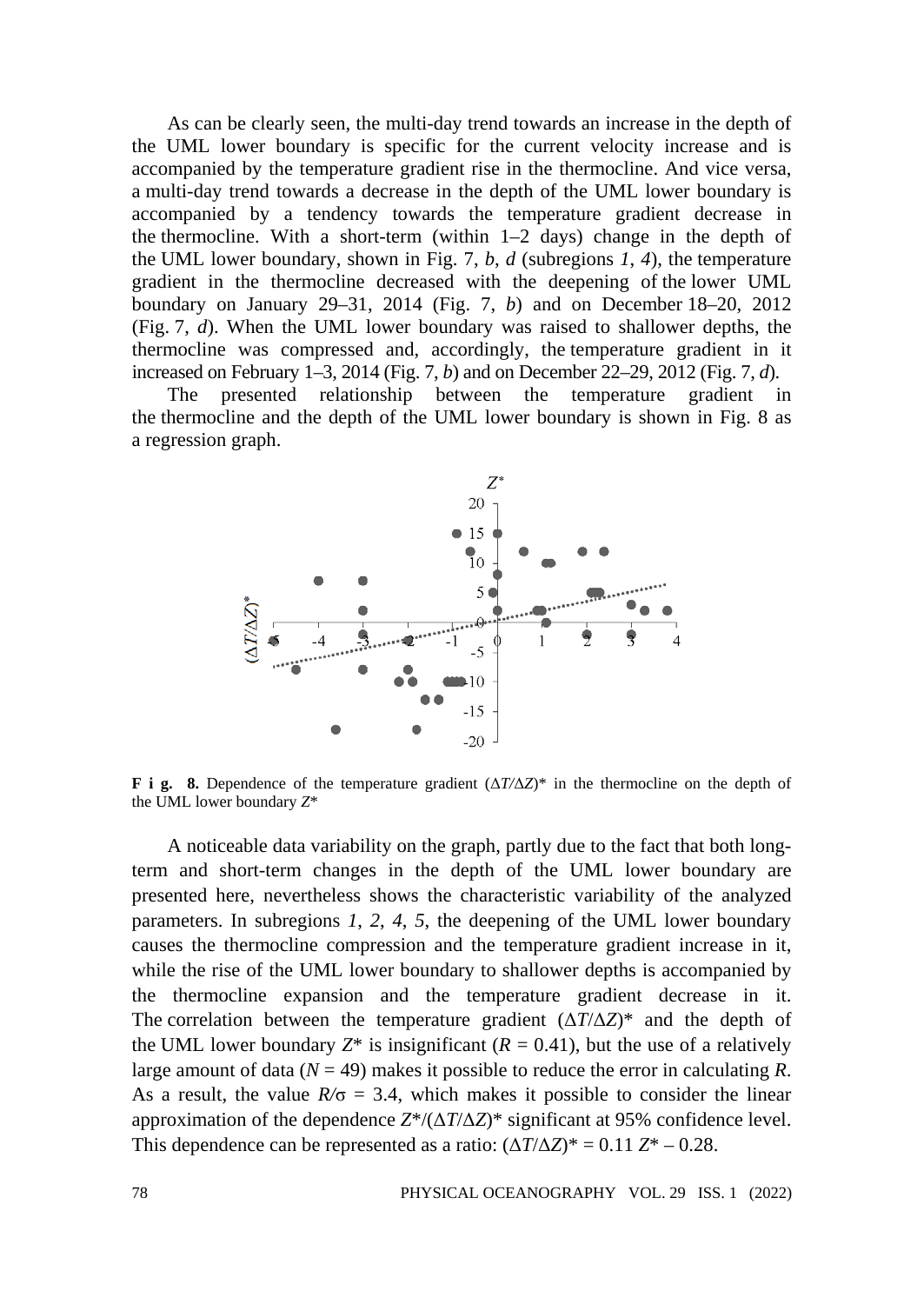# **Discussion of the results and conclusion**

The results obtained (Fig. 3–8) characterize the thermocline dynamics in the Rim Current action zone. Considering that the Rim Current intensifies in winter [4, 10–13], the obtained estimates of the UML lower boundary response to the Rim Current velocity change are valid for this time of the year. The drifter, whose sail is located at a depth of 10–15 m [6], moves in the area of the Rim Current maximum speeds [10]. Thus, the drifters' thermistor chains measure all the features of the vertical structure of the temperature field in the Rim Current area. Preliminary considerations on a possible mechanism for changing the depth of the upper thermocline boundary can be given taking into account the experiment described in [14]. The experiment showed that as the bottom current advances, characteristic undulating fluctuations are observed in the overlying layers of the stratified fluid. Later, the existence of such fluctuation introduced by near-bottom gravity currents into the overlying layers studied in [15]. In the present case, these results may be of interest if it is assumed that in a stratified fluid, being in the upper layer of the sea, the current propagates in the form of a submerged jet. In this case, it can be expected that the fluctuations arising in the boundary region of the jet will propagate both into the upper and lower layers of the sea. It is known that the vertical profile of the Rim Current shows the maximum values of the current velocity at a depth of 10–25 m, and the depth of the thermocline upper boundary varies in the range of 40–60 m [10]. The results obtained in the present paper and presented in Fig. 3 are consistent with these estimates. With this in mind, it can be assumed that the fluctuations introduced by the Rim Current jet into the area of maximum temperature gradients will be manifested more noticeably in the thermocline than in the UML, which was shown in Fig. 3.

Some confirmation of the reality of such a disturbance process can be found in [16], which analyzes the hydrological sections made by the R/V *Bilim* in the Rim Current area west of Crimea and near the Anatolian coast. We compared the velocities of the Rim Current and the positions of isotherms and isohalines in the current core area presented in this work. It turned out that at horizons shallower than the depth of the Rim Current axis, the isotherms and isohalines bent into the area of shallower depths. At the same time, the isotherms and isohalines in the thermocline, located deeper than the Rim Current axis, went down to greater depths. These results can be regarded as a qualitative confirmation of the assumption that it is possible to consider disturbances caused by the Rim Current as disturbances specific for the submerged jet boundary layer.

Below the results obtained in the selected subregions with climate estimates for the entire sea, made using the parameters taken from [10], are compared. For this purpose, such a similarity criterion as the Froude number is used: Fr =  $V/(g'H)^{1/2}$ , where *V* is the geostrophic or surface current velocity, m/s; *g'* is the reduced acceleration due to gravity; *H* is the depth of the UML lower boundary, m. The reduced acceleration of gravity is determined as follows:  $g' = g\alpha\Delta T$ , where  $g = 9.8$  m/s<sup>2</sup>;  $\alpha$  is the coefficient of thermal (volumetric) expansion, and  $\Delta T$  is PHYSICAL OCEANOGRAPHY VOL. 29 ISS. 1 (2022) 79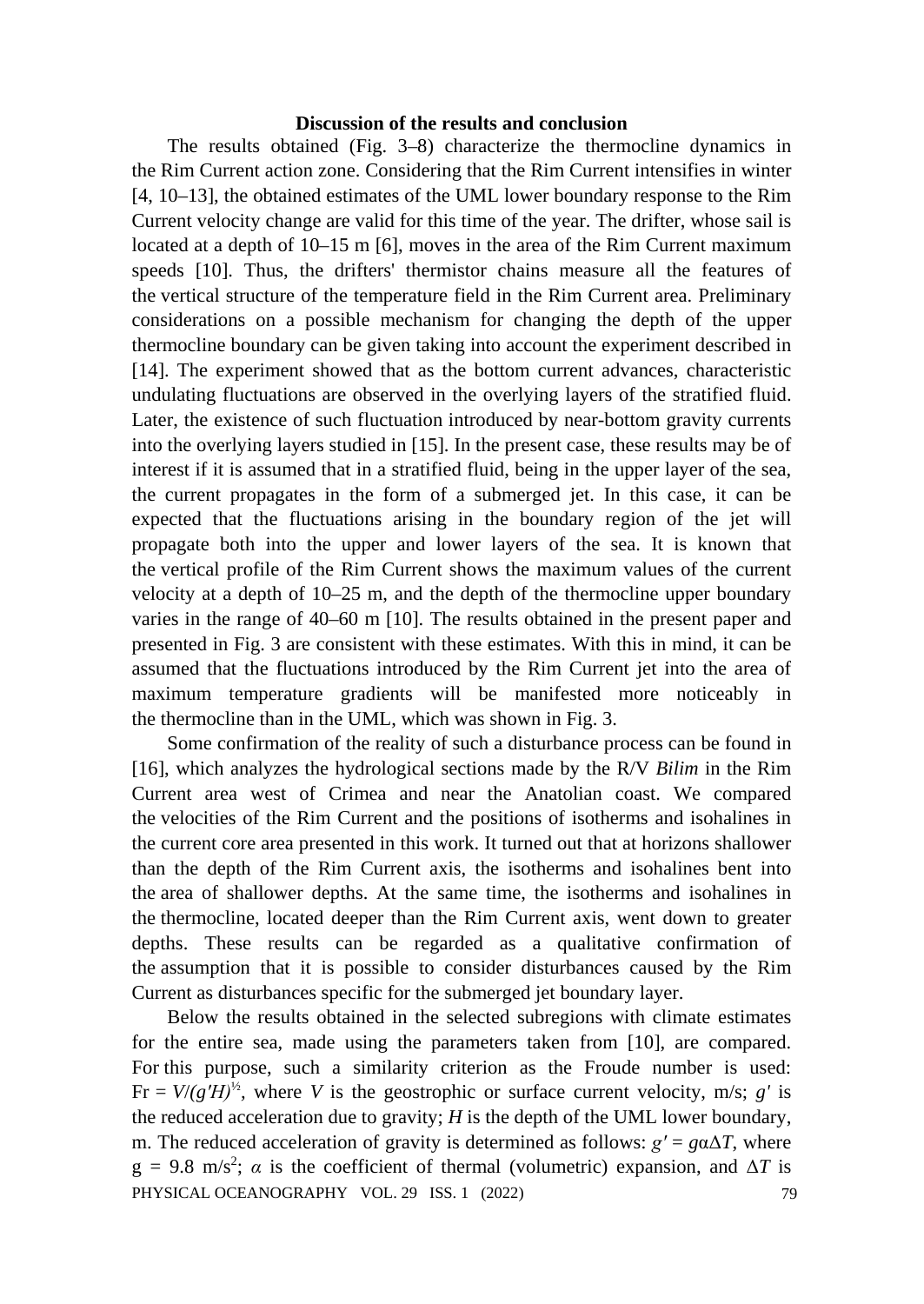the temperature difference at the upper and lower boundaries of the thermocline. The value of 0.15 m/s can be taken as a climatic estimate of the Rim Current velocity, the depth of the UML upper boundary is 35 m, and the temperature difference at the thermocline boundaries is 2.5 °C [10]. Taking the value of α equal to 1.5 $\cdot$ 10<sup>-4</sup> °C<sup>-1</sup>, the Froude number values in the subregions are compared with its climatic value of  $0.62$ 

| Subregion |      |      |      |      |
|-----------|------|------|------|------|
| Fr        | 1.28 | 0.53 | 0.54 | 0.82 |

It is clearly seen here: in the western part of the sea in subregion *1*, the Froude number exceeded the critical value, and in subregion *5* it approached it. This was mainly due to the relatively high average current velocity (more than 0.3 m/s). In the same subregions, there was a maximum depth of the UML lower boundary (46 and 50 m, respectively). In subregions *2* and *4*, the Froude number was close to the climatic value, which is apparently typical for average current velocities of 0.2–0.25 m/s and the depth of the UML lower boundary of 35–40 m.

These selective estimates give reason to believe that there are other subregions in the Rim Current zone, non-included in our consideration, in which the Froude number will be less than the climatic value and in which the development of processes different from those described can be expected.

### **Conclusion**

In conclusion, the preliminary results of the study of the thermocline response to the Rim Current velocity change are summarized. It should be noted that the information received from drifter thermal chains contains data on the spatial heterogeneity of the water masses which the drifter moves in. This introduces an additional noise effect, which reduces the accuracy of estimating the UML lower boundary response to the current velocity change. Nevertheless, the statistical reliability of estimates of thermocline depth changes depending on the current velocity suggests that this process requires targeted study. The mechanism that causes thermocline compression during its deepening and expansion during ascent to shallower depths in the case of a slow (over several days) change in the current velocity in the Rim Current area is not yet clear.

The materials of the drifter experiment and satellite altimetry used in this work do not allow to state that the Rim Current plays a significant role in the thermocline dynamics formation. More reliable estimates of these processes can be obtained by carrying out studies on stationary (moored) platforms placed in the Rim Current action area.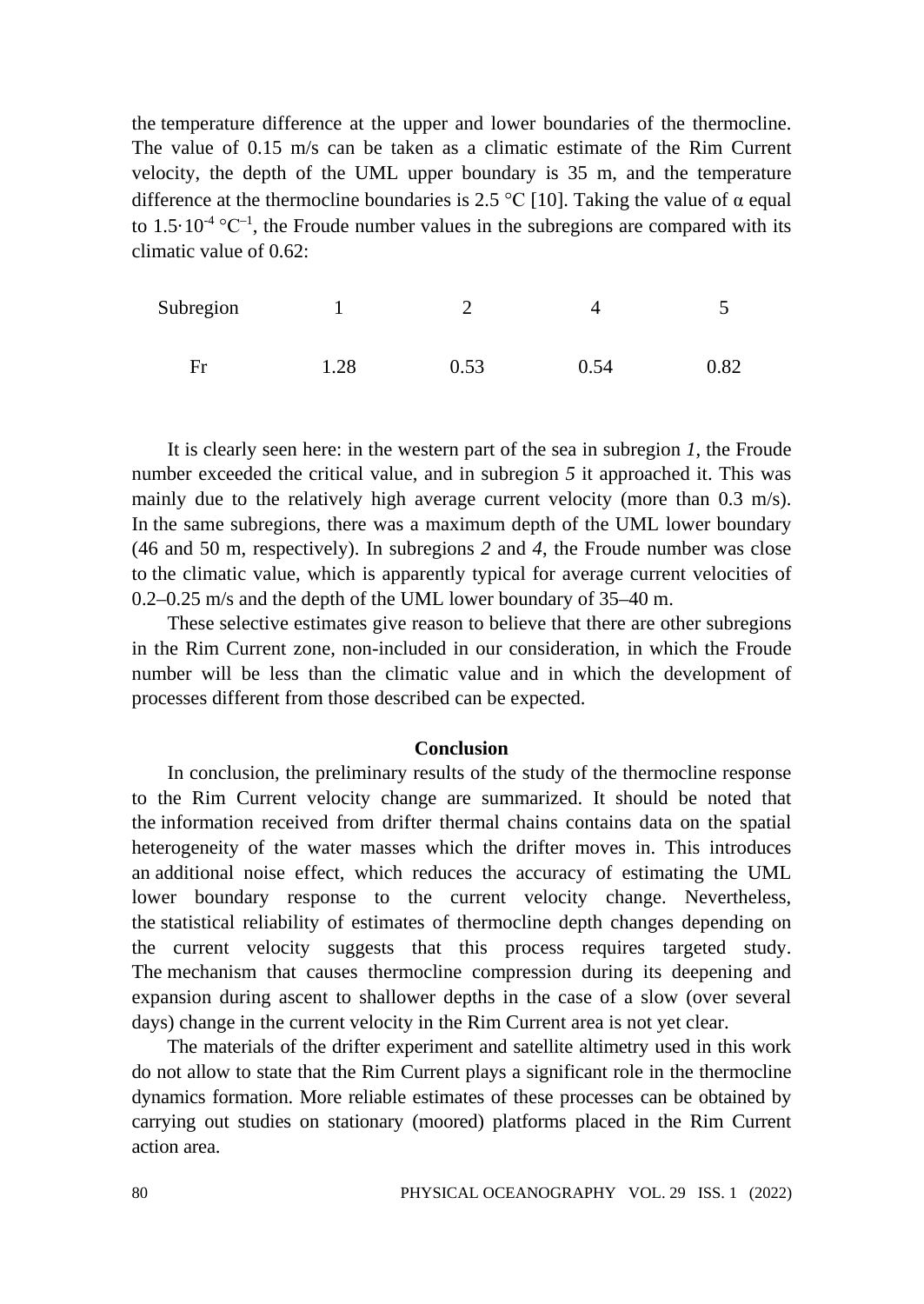#### **REFERENCES**

- 1. Bulgakov, N.P., 1975. *Convection in the Ocean*. Moscow: Nauka, 272 p. (in Russian).
- 2. Dobrovolsky, A.D., Ed., 1977. *Convective Mixing in the Sea*. Moscow: University Press, 239 p. (in Russian).
- 3. Samodurov, A.S. and Chukharev, A.M., 2006. Estimation to Intensity of Vertical Turbulent Exchange in Upper Layer of the Black Sea according to In Situ Measurements. In: MHI, 2006. *Ekologicheskaya Bezopasnost' Pribrezhnykh i Shel'fovykh Zon i Kompleksnoe Ispol'zovanie Resursov Shel'fa* [Ecological Safety of Coastal and Shelf Zones and Comprehensive Use of Shelf Resources]. Sevastopol: ECOSI-Gidrofizika. Iss. 14, pp. 524- 529 (in Russian).
- 4. Podymov, O.I., Zatsepin, A.G. and Ostrovsky, A.G., 2017. Vertical Turbulent Exchange in the Black Sea Pycnocline and Its Relation to Water Dynamics. *Oceanology*, 57(4), 492-504. https://doi.org/10.1134/S0001437017040142
- 5. Morozov, A.N. and Lemeshko, E.M., 2014. Estimation of Vertical Turbulent Diffusion Coefficient by CTD/LADCP-Measurements in the Northwestern Part of the Black Sea in May, 2004. *Morskoy Gidrofizicheskiy Zhurnal,* (1), pp. 58-67 (in Russian).
- 6. Tolstosheev, A.P., Lunev, E.G. and Motyzhev, S.V., 2014. Analysis of In-Situ Experiments with Temperature-Profiling Drifters in the Black Sea and Other Areas of the World Ocean. *Morskoy Gidrofizicheskiy Zhurnal,* (5), pp. 9-32 (in Russian).
- 7. Kubryakov, A.A. and Stanichny, S.V., 2012. Reconstruction of Mean Dynamic Topography of the Black Sea for Altimetry Measurements. *Izvestiya, Atmospheric and Oceanic Physics,* 48(9), pp. 973-979. https://doi.org/10.1134/S0001433812090095
- 8. Kubryakov, A.A. and Stanichny, S.V., 2012. Reconstruction of Mean Dynamic Topography of the Black Sea for Altimetry Measurements. *Izvestiya, Atmospheric and Oceanic Physics,* 48(9), pp. 973-979. https://doi.org/10.1134/S0001433812090095
- 9. Sizov, A.A., Bayankina, T.M. and Yurovsky, A.V., 2019. Study of the Process of the Black Sea Upper Layer Mixing in the Zone of the Rim Current Activity in Winter Based on the Drifters Data. *Physical Oceanography*, 26(3), pp. 260-270. doi:10.22449/1573-160X-2019-3-260-270
- 10. Ivanov, V.A. and Belokopytov, V.N., 2013. *Oceanography of the Black Sea*. Sevastopol, 210 p.
- 11. Kubryakov, A.A., Belokopytov, V.N., Zatsepin, A.G., Stanichny, S.V. and Piotukh, V.B., 2019. The Black Sea Mixed Layer Depth Variability and Its Relation to the Basin Dynamics and Atmospheric Forcing. *Physical Oceanography*, 26(5), pp. 397-413. doi:10.22449/1573- 160X-2019-5-397-413
- 12. Ginzburg, A.I., Zatsepin, A.G., Kostianoy, A.G. and Sheremet, N.A., 2008. Mesoscale Water Dynamics*.* In: A. G. Kostianoy and A. N. Kosarev, eds., 2008. *The Black Sea Environment.* Handbook of Environmental Chemistry, vol. 5. Berlin; Heidelberg: Springer, pp. 195-215. doi:10.1007/698\_5\_062
- 13. Kubryakov, A.A. and Stanichny, S.V., 2015. Seasonal and Interannual Variability of the Black Sea Eddies and Its Dependence on Characteristics of the Large-Scale Circulation. *Deep Sea Research Part I: Oceanographic Research Papers,* 97, pp. 80-97. doi[:10.1016/j.dsr.2014.12.002](https://doi.org/10.1016/j.dsr.2014.12.002)
- 14. Maxworthy, T., Leilich, J., Simpson, J.E. and Meiburg, E.H., 2002. The Propagation of a Gravity Current into a Linearly Stratified Fluid. *Journal of Fluid Mechanics,* 453, pp. 371- 394. doi:10.1017/S0022112001007054
- 15. Gritsenko, V.A. and Chubarenko, I.P., 2010. On Features of Structure of Bottom Gravity Current Frontal Zone. *Oceanology*, 50(1), pp. 28-35. https://doi.org/10.1134/S0001437010010030
- 16. Oguz, T. and Besiktepe, S*.*, 1999. Observations on the Rim Current Structure, CIW Formation and Transport in the Western Black Sea. *Deep Sea Research Part I: Oceanographic Research Papers,* 46(10), pp. 1733-1753[. https://doi.org/10.1016/S0967-0637\(99\)00028-X](https://doi.org/10.1016/S0967-0637(99)00028-X)